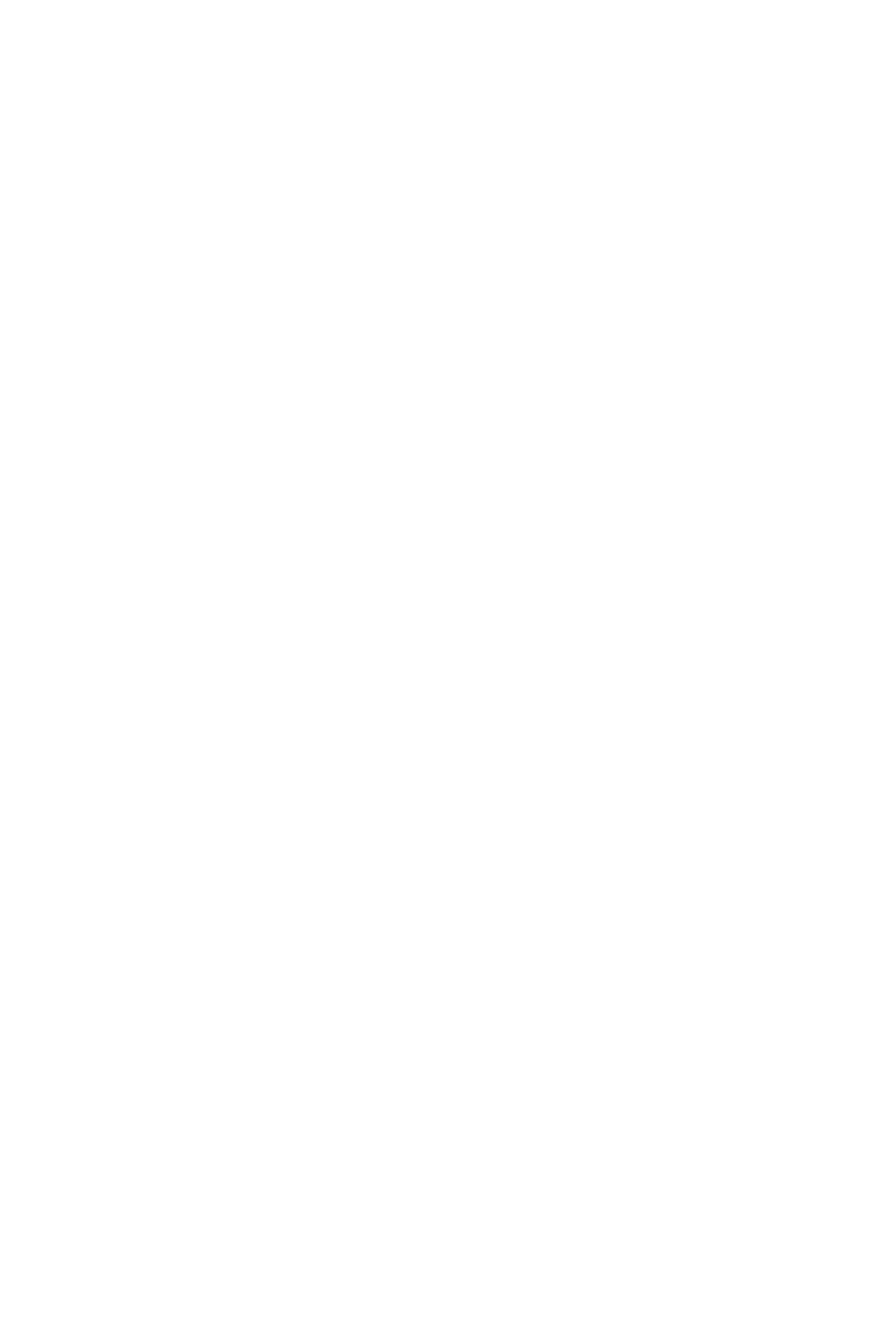### **THE ARAVALLI RANGE AND ITS EXTENSIONS**

#### **RV**

### B. L. GULATEE, M.A. (CANTAB.), F.R.I.C.S., M.I.S. (INDIA)

**I.** Introduction.-The Ar&\-alli mountains at the present moment stretch across Rājputāna from Gujarāt to Delhi in a north-easterly direction. They came into existence by an upheaval of orogenic nature at the close of the Dhārwār era and dominated the geography of India in Palaeozoic and Mesozoic periods. The geologists believe that they were then a mighty range extending far beyond their present confines-northwards into Garhwal and southwards into Deccan and Laccadives. This geological suggestion is well illustrated by the chart of Crustal Warp Lines<sup> $(I)$ </sup>, which shows the various hidden upwarps in continuation of the visible Arāvallis.

In the present Himalayas, evidence of Aravallis exist with their original strike in tact and there is considerable geological evidence regarding the continuation of the Aravalli range under the Gangetic alluvium, till it is seen to meet the Himalayas between Chakrata and Naini Tal<sup>(2)</sup>.

A similar continuation of the Aravallis is believed to exist between Delhi and Lahore. An evidence of this is provided by a few isolated outliers of Arāvalli rock series at Kirana and Sāngla between the Jhelum and the Chenab rivers. The geologists believe this to be the prolongation of the Aravallis to the interior of the plains of the Punjab<sup>(3)</sup>.

Attempts have been made at various times to prove the existence of these ridges by geodetic evidence, as such buried features in the alluvium play a very important role in the flow of subsoil water. The object of this paper is to discuss the light shed by the geodetic data on the compensation of the present-day Aravalli range and its hidden extensions ( if any ) under the Indo-Gangetic allurium.

2. **Compensation of the Aravallis-As** mentioned before, the Arāvalli belt in Rājputāna is the result of crustal movements in Purānā era. It is a highly worn-out range and comes under the category of the so-called "relict mountains". It was a mountain chain of folded sediments of ancient seas and although it appears now a minor feature, it was once very lofty. Ever since pre-Cambrian times, it has been subject to denudation except for some upheaval forces in Mesozoic era. The main range and its subsequent rejuvenation are believed to be due to pressures approximately in north-west to south-east direction. On geological evidence, the Aravallis appear to have been peneplaned in pre-Cretaceous times.

It is of interest to examine the part played by isostasy during the prolonged continuous removal of debris from the full it has attained its **Aravalli Ronge**<br>present attenuated height of 4,000 feet or so. The Aravalli rocks are<br>highly metamorphosed being composed of quartzites, slates, sha present attenuated height of 4,000 feet or so. The Arāvalli rocks are highly metamorphosed being composed of quartzites, slates, shales,

<sup>(1)</sup> Survey of India, Geodetic Report 1939, Chart VII.

<sup>(</sup> **2** ) **Recorcla of the C:oological Survey of India, Vol. LXVI, p. 467.**  ( **3) Rocorda of tlic (;eologicnl Survey of India, Vol. XLJII. Port 111. 1913, p. 229.**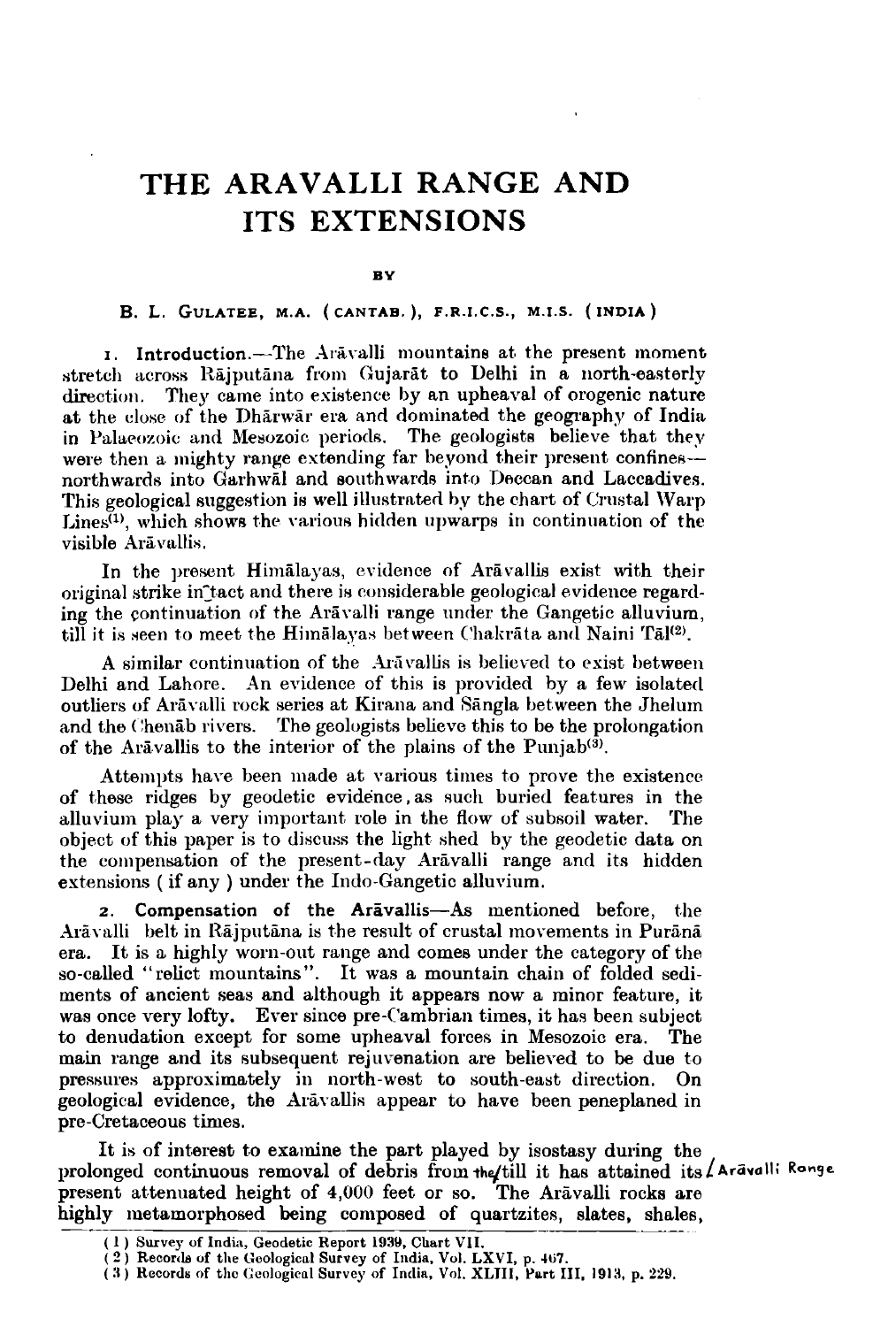#### $2 \rightarrow$ **C**

phyllites and gueisses. Their density would be of the order of 2.74, but in the early days they may be reckoned to be composed of sediments of density  $2 \cdot 5$  (say ). A modest estimate of their primeval height may be taken as 25,000 feet. Assuming that denudation is compensated by undertow in the intermediate layer with density 3 which produces a secondary elevation of the surface, the lowering of the range by  $20,000$  feet would require denudation of a thickness of 24 miles of rock. In other words the granitic and the bulk of the intermediate layer would have been eroded away.

Actually, the Bouguer anomalies in this area are nearly zero and are by no means correlated with the height. At Ajmer ( Latitude **.'Go 28' 18",** Longitutle **74' 38' 15"** ), tile Bouguer snomaly is even positive amounting to 18 mgals and at Mount Abu near the southerly extremity of the range, the anomaly is only  $-8$  mgals. Hayford gravity anomalies<sup>(1)</sup> are strongly positive amounting to 40 mgals or so, indicating under compensation.

Pendulum stations on which the anomaly charts are based are, however, spread too wide and thinly to be useful for detailed quantitative analysis. It is hoped to put in a closer mesh of gravimeter stations in this region in the near future to delineate in detail its departures from isostatic equilibrium.

It is of interest to point out that the Compensated Geoid<sup>(2)</sup> is in accord with the gravity results **and** is elevated in this region and the indications are that the portion of the sea in extension of the Arāvallis is also a region of positive isostatic anomalies.

It appears then, that prolonged denudation rather than isostasy has played the dominant role in the lowering of the Aravalli mountains and that, they are being supported now by the strength of the earth's crust.

**3.** Delhi-Lahore Ridge.-- Quite a number of igneous outcrops are known to occur in the districts of Shahpur and Sargodha. These hills are composed of quartzites slates and lavas of Arāvalli age and rise from the arid expanse of the Punjab alluvium in four separate groups at Kirana, Chiniot, Sangla and Shahkot. The nearest point of the visible Aravalli range is about 250 miles away, the intervening portion being filled with the Gangetic alluvium. The strike of these hills is north-west **to** south-east, which is at right angles to the Aravalli strike.

**A** series of traverses was carried out by the Punjab Irrigation Research Institute in 1933 with the Torsion Balance and the results are exhibited in Plate II of Research Publication Vol. VI, No. 1. The presence of this ridge along the line Chiniot-Sargodha-Shāhpur is clearly indicated.

Chart I shows the gravity anomalies in this region and Chart II the gravity profiles along sections AB and **CL).** The increase of gravity as the ridge is crossed is very pronounced.

The above conclusion regarding the presence of a submerged barrier is reinforced by consideration of the plumb-line deflections in this area, which are also shown on Chart I. It is significant that they change their direction near Lyallpur. The geodetic evidence regarding the existence of this ridge may thus be regarded as pretty definite.

Taking the average density of the Aravallis to be 2.74 and of alluvium to be  $1.8$ , it would appear that there is hardly any alluvium hetween Chiniot and Sargodha but that between Sargodha and Shahpur maximum thickness of the alluvium is of the order of 4,000 feet.<br>(1) Survey of India, Technical Report, Part **III**, 1951, Chart XXIII.

 $(2)$  **Ibid Chart XIX.**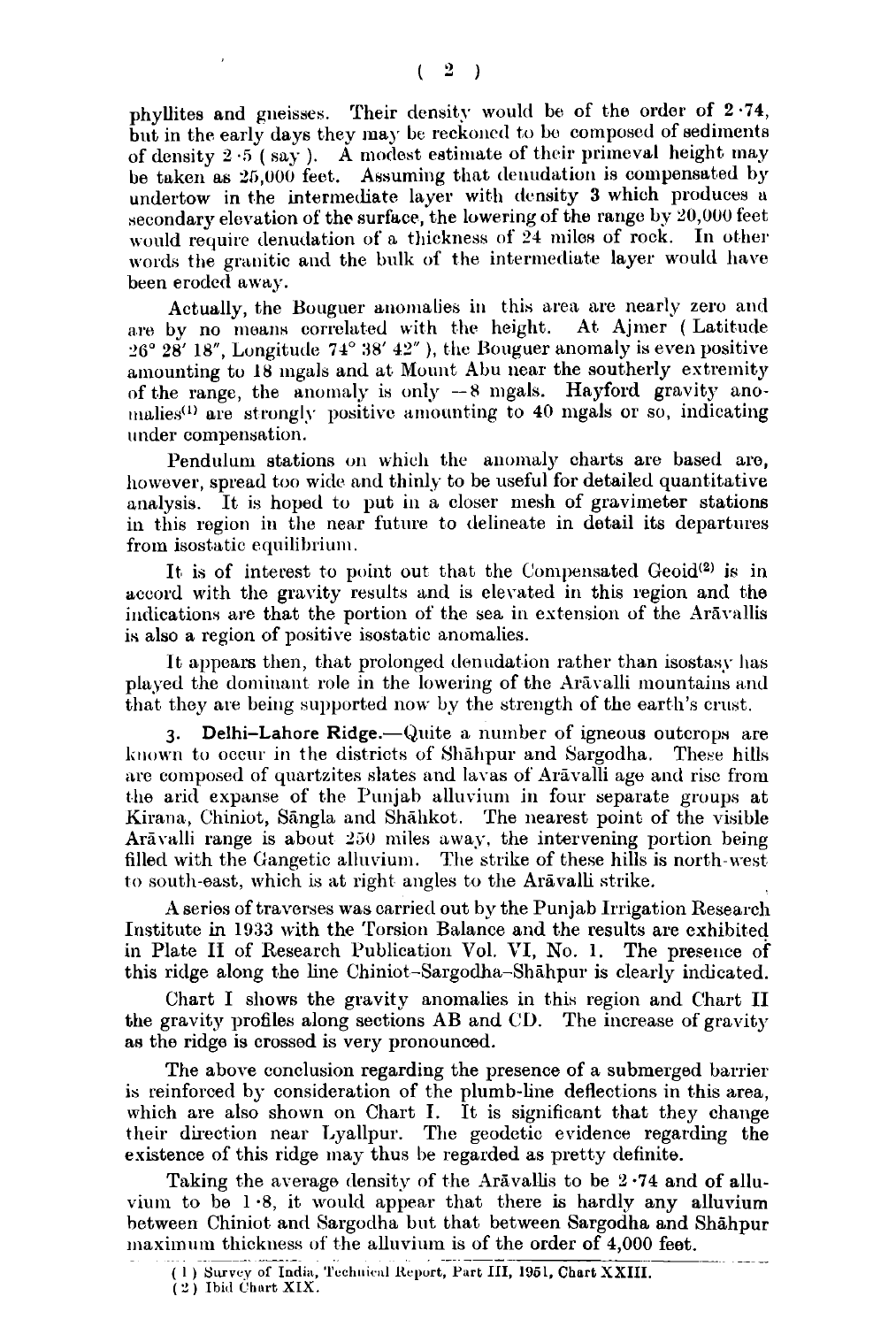The comparative shallowness of the soil in the region from Chiniot to Sargodha cannot but reflect on the sensitivity of the water-table and it is doubtlessly responsible for the exceptionally rapid rise of watertable in tracts above this ridge.

4. Delhi-Dehra Dün Ridge.-The earliest attempts to prove the existence of this ridge from geodetic data were made by R. D. Oldham<sup>(1)</sup> in a memoir entitled "The Structure of the Himalayas and of the Gangetic Plain as elucidated by geodetic observations in India". Making use of available geodetic data, he arrived at seemingly final conclusions regarding the compensation of the Himalaya mountains and the form of the entire Gangetic trough. This memoir aroused a considerable storm in geodetic circles and two disclaimers were issued, one by Cowie<sup>(2)</sup> and the other by Burrard<sup>(3)</sup>. It was contended that his claims bordered on the fantastic and that his attempts to lower the standard of geodetic accuracy were to be deplored.

Amongst other important matters, Oldham also utilized the evidence of plumb-line deflections at three stations (Sarkāra, Lat. 29° 16', Long. 78° 32', Datairi, Lat. 28° 44', Long. 77° 39' and Bostan, Lat. 28° 31', Long. 77° 31'), to see if the Aravalli range continued northwards under the alluvium. He sums up as follows on page 97 of his memoir:

"The geological structure has suggested the possibility of an original extension of the Aravalli range into what is now the Himalayan region, the geodetic observations have supported this suggestion and converted what was only a bare possibility into something more than probability".

Burrard pointed out that Mr. Oldham's handling and interpretation of geodetic results was quite erroneous; two of the deflections he quoted furnished no evidence on the point while the evidence of the third was adverse. Oldham had remarked that "the northern deflections at Datairi and Bostan occur on the line of the main range of Arāvalli". This does not make sense, because if they occurred on this line, the Aravallis will not produce deflections either north or south. The source of the observed deflections is obviously not to be sought in the postulated ridge.

The deflection data in this region is meagre and very old. Only meridian deflections are available and in the absence of prime vertical deflections, any conclusion drawn would be problematic. No further deflection observations have been taken in this area since Oldham's time but all available deflection data has now been synthesized in the form of geoidal charts as the information from stray deflections is generally difficult to piece together. Such geoids generally provide a much clearer picture regarding underground variations of density than plumb-line deflections.

The generalized chart of the Compensated Geoid whose undulations are supposed to depict variations from isostatic equilibrium shows that the geoid is depressed by 10 feet between Delhi and Dehra Dūn and so the deflection data does not lend support to the existence of a hidden ridge.

In the last decade, Glennie<sup>(4)</sup> has produced crustal warp line charts for India based on the so-called  $\Delta g_r$  anomalies; these clearly indicate

<sup>(1)</sup> Memoirs of the Geological Survey of India, Vol. XLII, 1917, Part II, p. 1.<br>
(2) Survey of India, Professional Paper No. 18. A criticism of Mr. R. D. Oldham's<br>
memoir "The Structure of the Himalayas and of the Gangetic

<sup>(4)</sup> Survey of India, Geodetic Report 1930, Chart VII.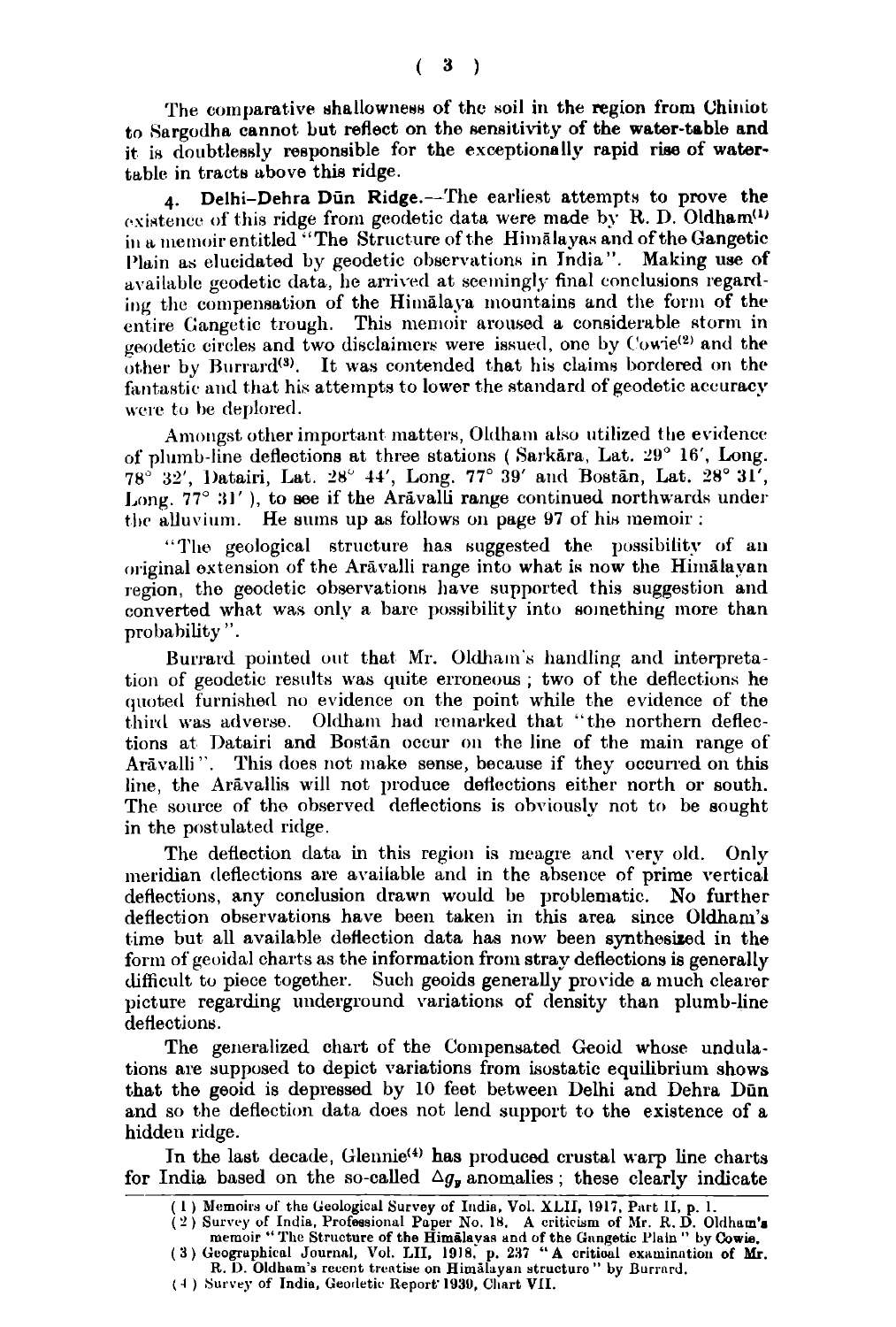$4$ €

an extension of the Aravalli system to the Himalayas. His normal warp anomalies seem prima facie to have some justification but are really quite empirical and are designed to fit in gravity results into approximate agreement with the geological suggestions of ridges and other structural features in India. They are burdened with a welter of unknown factors and their derivation involves among other things, Hayford compensation being taken as usual in outer zones and being neglected in inner zones up to an arbitrary radius of 120,000 feet. The sphere of application of such unorthodox anomalies is necessarily restricted. They serve a useful purpose in small local areas where the objective is to establish some sort of a correlation between local geology and gravity anomalies. Being reckoned from imprecisely defined standards, they are, however, inappropriate when extended to such a vast country as India and can lead their user far astray in his conclusions as the inconsistencies inherent in them assume tremendous proportions.

Lately it has been possible to observe a number of gravimetric stations with the Frost gravimeter in this region to enable reliable isostatic anomaly contours being drawn.

Chart III gives the Hayford gravity anomalies at intervals of 10 mgals. The gravity anomalies from Meerut to Dehra Dūn are negative and if these are to be attributed solely to lighter sediments their thickness near Roorkee would be of the order of 10,000 feet. To avoid the criticism that Hayford's hypothesis of compensation is rather artificial. the anomalies have also been resolved on the Airy hypothesis assuming the thickness of the earth's crust to be 30 kms. The resulting contours are shown on Chart IV. Comparing it with Chart III, it will be seen that the Hayford and Airy anomalies are exactly identical at Delhi and Dehra Dün. In between, the Airy anomalies are even more negative than Hayford's.

The gravity data thus runs counter to the existence of a shallow concealed ridge of dense rocks between Delhi and Roorkee and it rather appears as if the rocks of the Arāvalli range NE. of Delhi were depressed as a downwarp in front of the Himalayas. Actually although in the Himalayas there are folds and other structures with an Aravalli alignment their lithology is not the same as that of the Delhi Arāvalli rocks of the Aravalli range in general.

Both gravity and deflection data do not support the ridge theory and presumably this extension of the Aravalli range sagged as a foredeep to form the rocky basin of the Indo-Gangetic depression at the time when the Himalayan flexures were in operation.

The gravity contours show that the shape of the trough from Delhi to Dehra Dün is asymmetrical; the greatest downwarping being near the northern edge at the foot of the Himalayas. This is evidenced by the closed ring near Roorkee where the thickness of the sedimentary cover appears to be maximum. This is in accord with the fact that the northern margin of the trough is under considerable tectonic strain due to overthrusting and dislocation.

The gradient of gravity along this line increases as we approach the mountains. The maximum gradient is about 7 mgals per mile.

5. Southward Extension of the Aravallis.—Lt.-Col. R. B. Seymour Sewell\* has brought forth the interesting suggestion that the great submarine ridge which extends due south from the west coast of India and on which are situated the Laccadive, Maldive and Chagos archipelagoes, is

<sup>\*</sup> Memoirs Asiatic Society Bengal, Vol. 1X, No. 7, p. 429-442 (1935).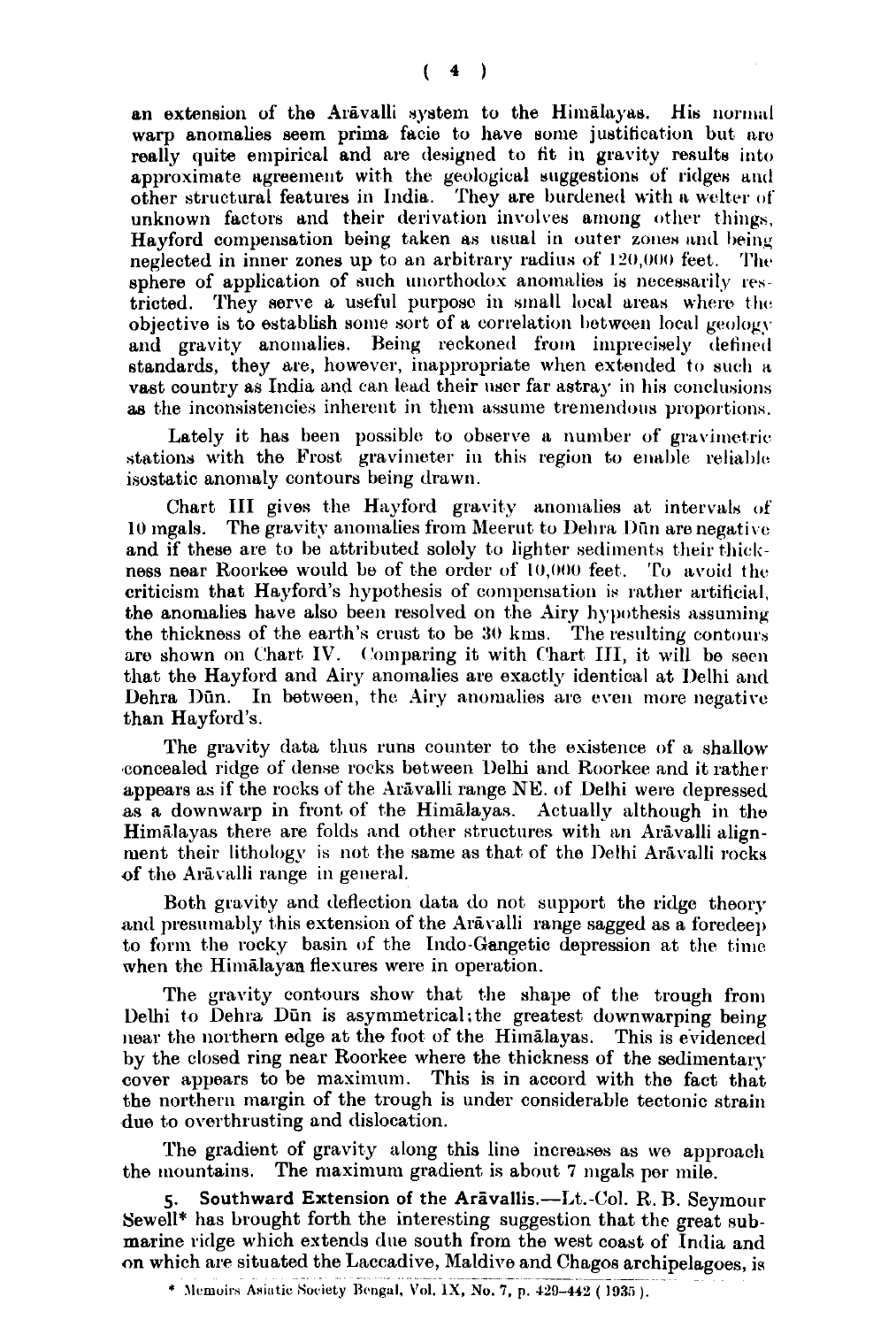possibly a continuation of the Aravallis range. It is conceivable that this part of the Arāvallis was submerged when the faulting along the western coast of India took place.

This, however, will remain a speculation until submarine gravity observations are taken in the Arabian sea. The meagre gravity data available so far seems to indicate that the region of positive isostatic anomalies does not extend to the south of Bombay and that the anomalies round the Laccadive and Maldive Islands are strongly negative.

**6. Conclusion.**--The Aravalli mountains were the Mountain Range in India in bygone ages. Heavy denudation has reduced them to insignificant proportions now and it appears from geodetic evidence that in their present condition they are being supported by the strength of the earth's crust rather than by the mechanism of isostatic equilibrium.

The prolongation of the Arāvalli range under the Gangetic alluvium is a matter of much speculation amongst the geologists. No bore hole data exists and there is very little geological information about the thickness of the alluvium. The indications are that its floor is not plain but is corrugated by buried ridges, which play a vital role in ground water hydrology. Two such ridges have been considered in this paper.

Strong support is forthcoming from geodetic evidence regarding Delhi-Punjab ridge. The extension of the Aravallis to the Himalayas is still widely believed and it has been backed by imperfect understanding of geodetic principles and by purely empirical approach. But gravity data is in agreement with the geoid in discounting the hypothesis of a submerged shallow ridge between Delhi and the Himalayas.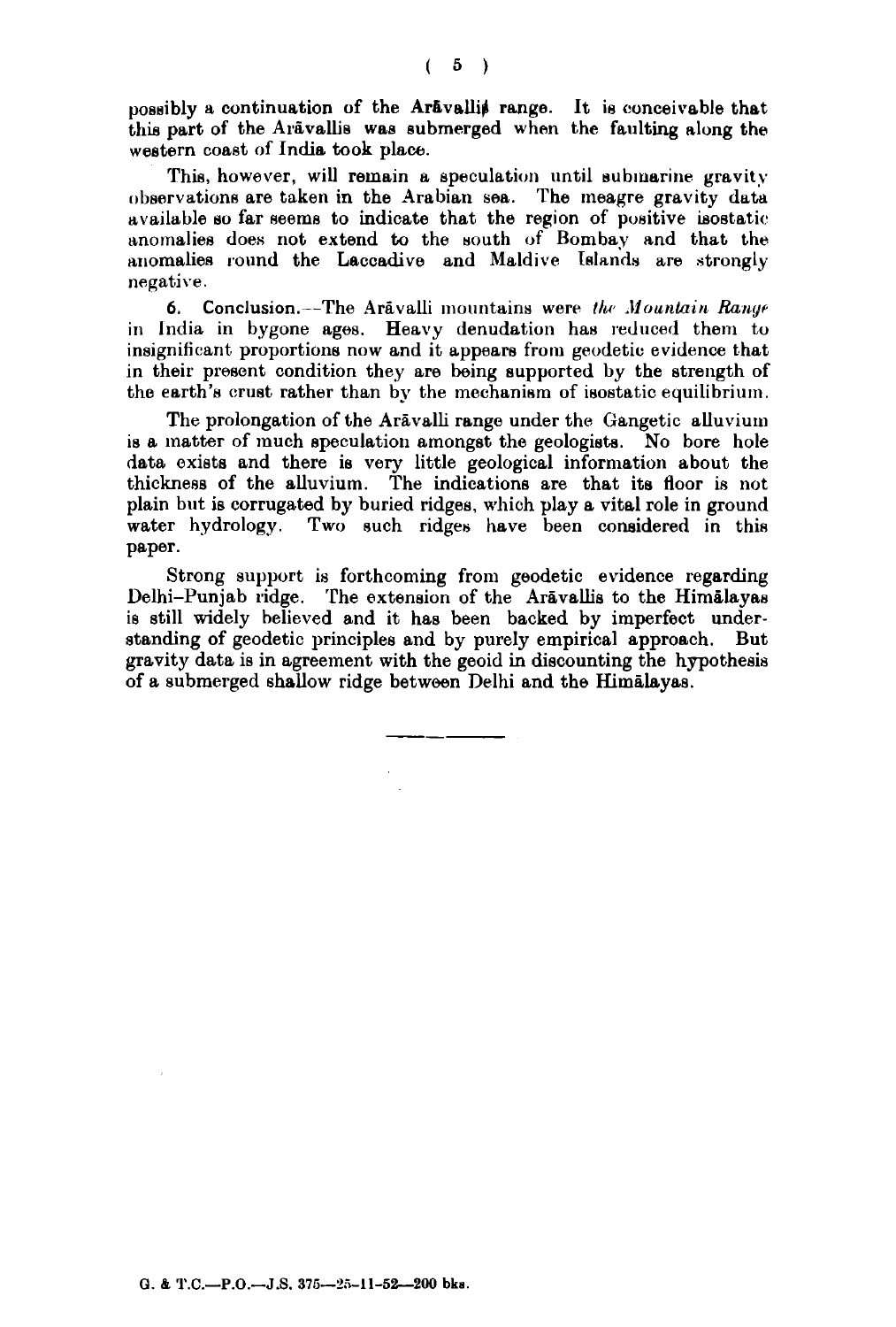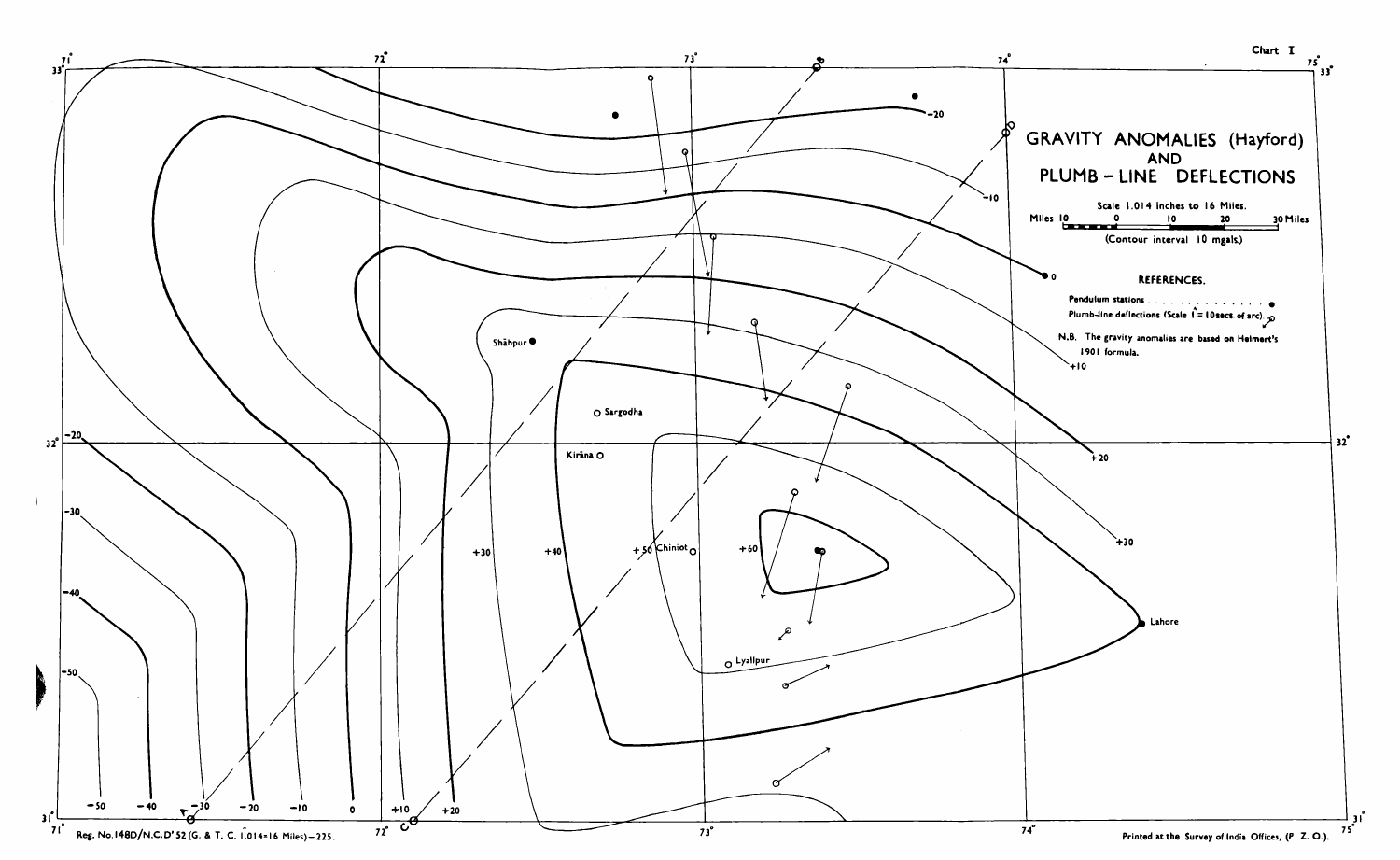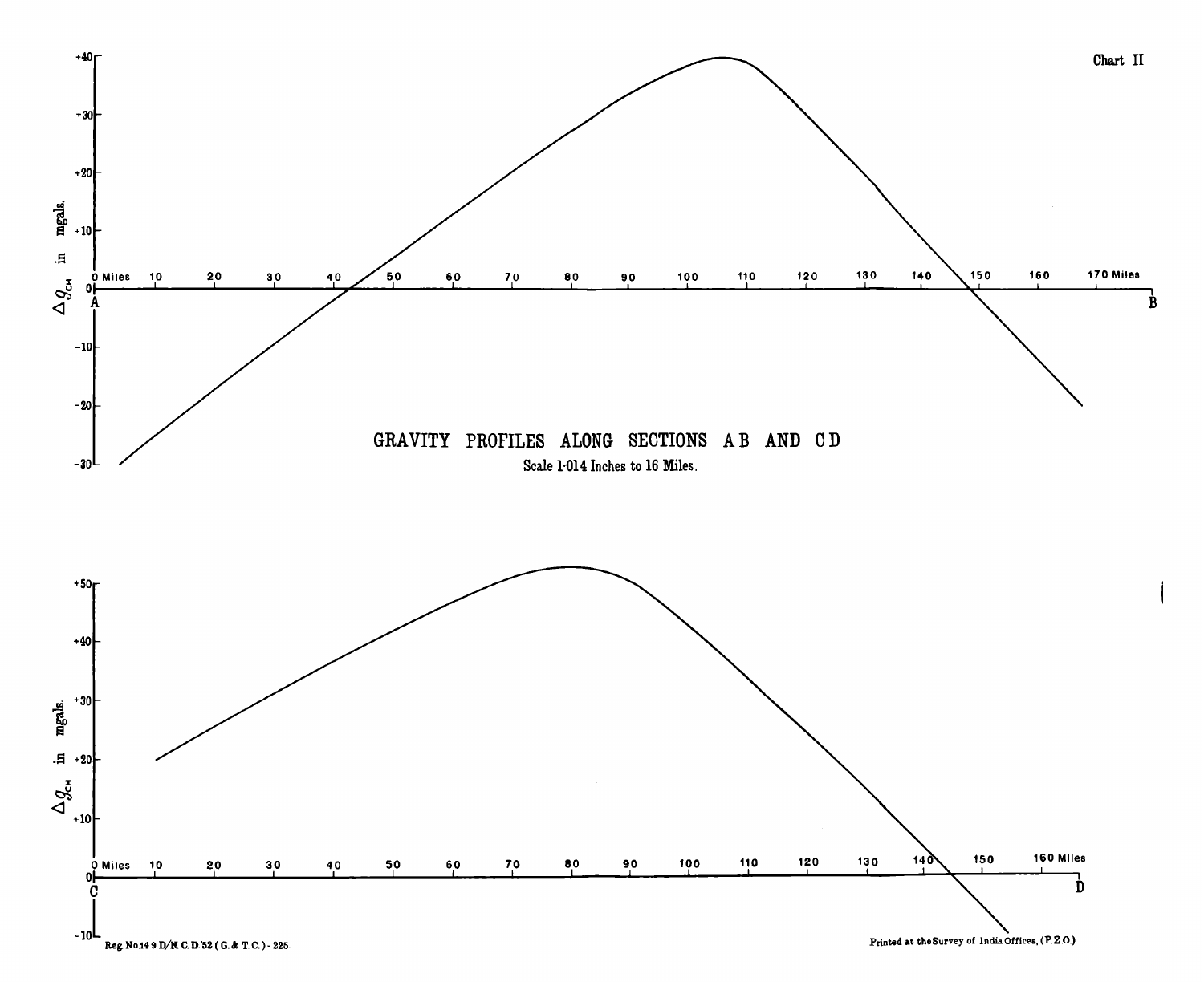